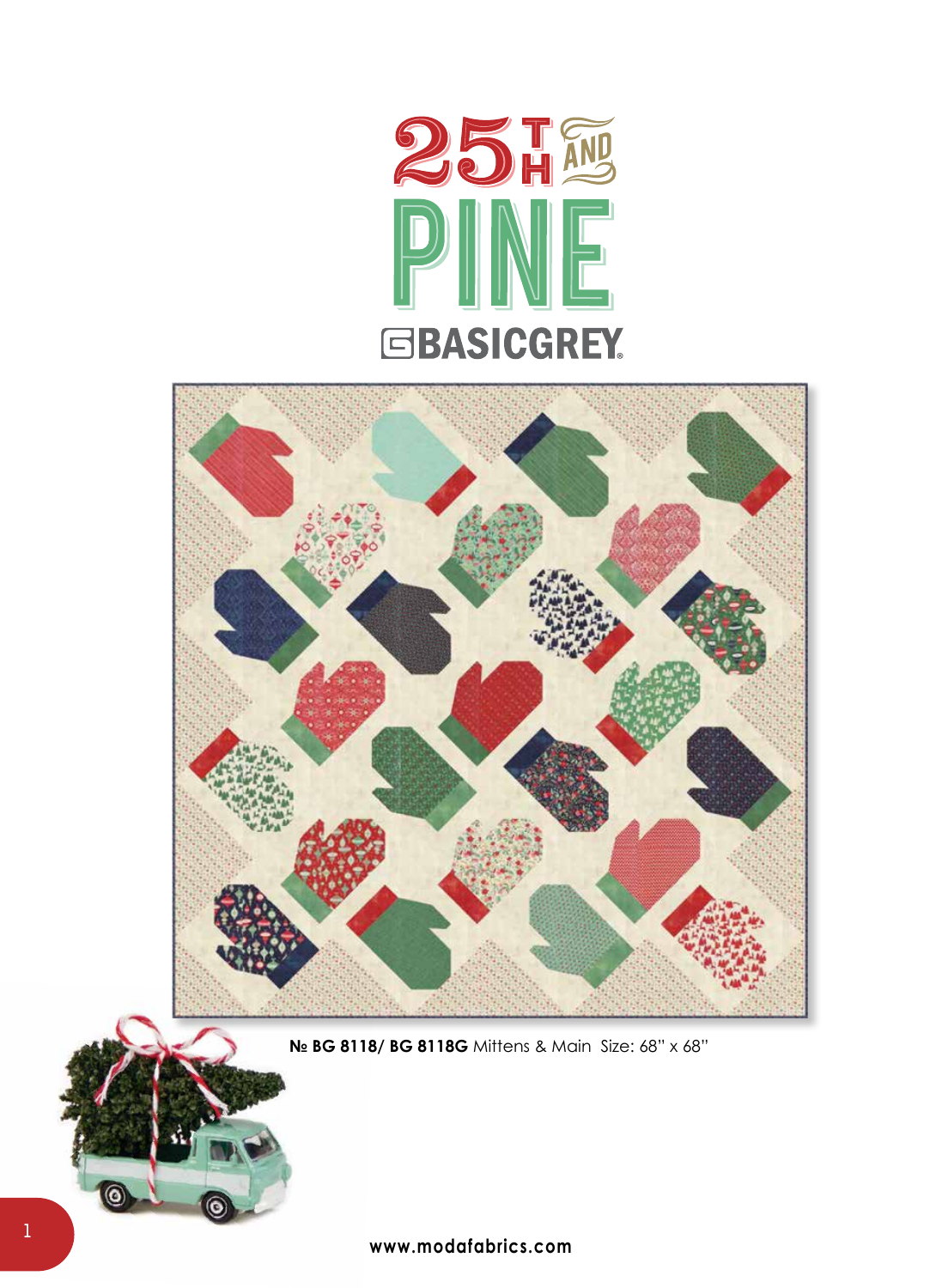Il roads lead to holiday magic at 25th & Pine, where timeless<br>traditions meet modern design. Stroll down Frosty Avenue, visi<br>Grandma at Cranberry Crossing, and admire the lights along<br>Jingle-All-The Way. 25th & Pine includ traditions meet modern design. Stroll down Frosty Avenue, visit Grandma at Cranberry Crossing, and admire the lights along Jingle-All-The Way. 25th & Pine includes a mix of candy cane red, peppermint greens, snowy white, and deep midnight blues. This collection is the perfect way to wrap up your holiday season.



**№ 30363 12\* Peppermint**



**№ 30364 12 Peppermint**



**№ 30367 12 Peppermint**



**№ 30365 12\* Peppermint**



**№ 30366 12 Peppermint**



**№ 30150 200 Peppermint**



**№ 30360 12\* Peppermint**



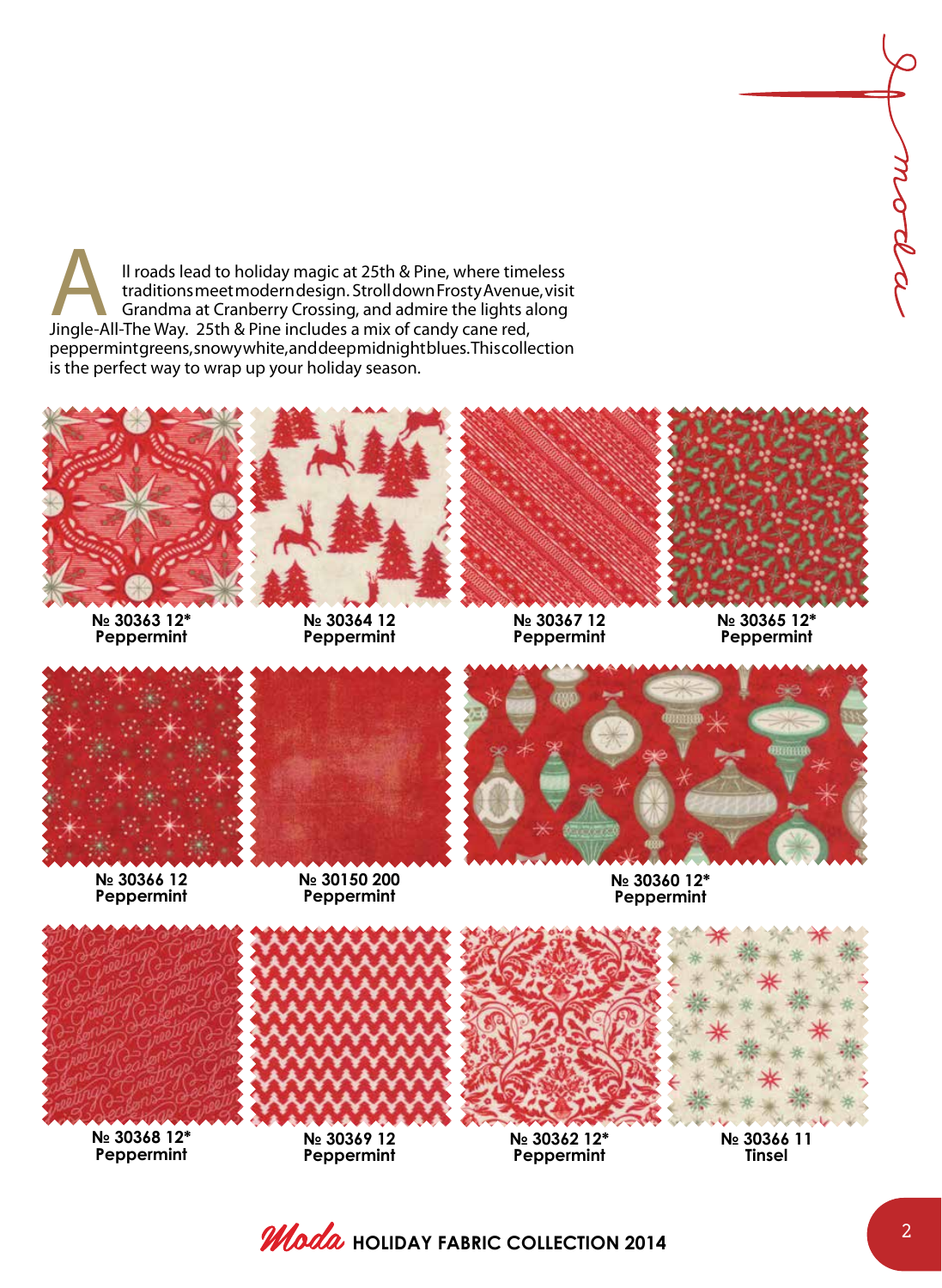For ideas visit basicgrey @ blog.basicgrey.com



**№ 30363 11\* Tinsel**





**№ 30364 13 Tinsel**



**№ 30361 11\* Tinsel**



**№ 30360 11 Tinsel**



**№ 30365 11\* Tinsel**





**№ 30364 17\* Wintergreen**



**№ 30365 14 Wintergreen**



**№ 30366 14\* Wintergreen**





**№ 30360 14\* Wintergreen**



**№ 30363 13 Wintergreen**

**№ 30150 202 Wintergreen**